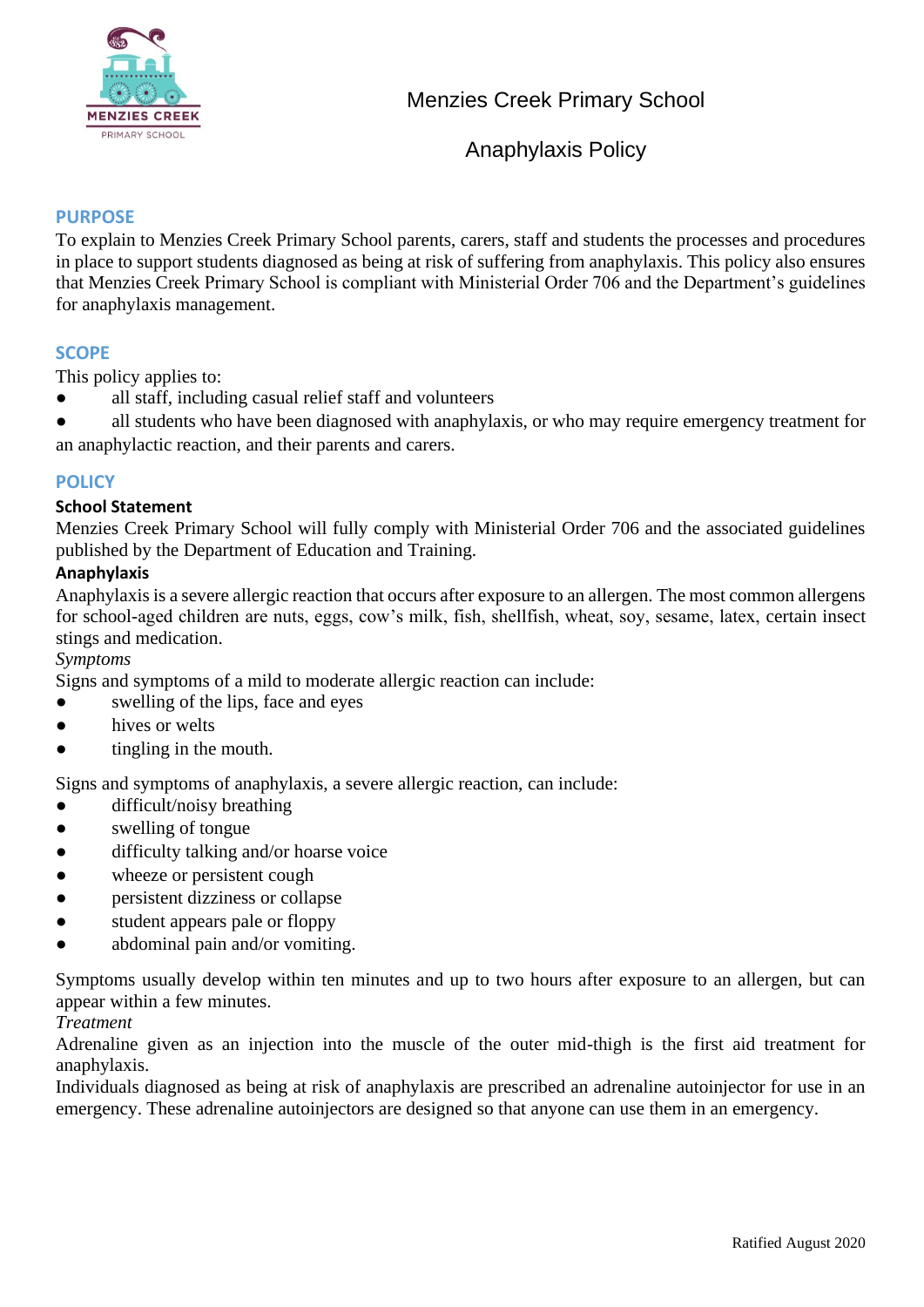

## Individual Anaphylaxis Management Plans

All students at Menzies Creek Primary School who are diagnosed by a medical practitioner as being at risk of suffering from an anaphylactic reaction must have an Individual Anaphylaxis Management Plan. When notified of an anaphylaxis diagnosis, the principal or delegate of Menzies Creek Primary School is responsible for developing a plan in consultation with the student's parents/carers.

Where necessary, an Individual Anaphylaxis Management Plan will be in place as soon as practicable after a student enrols at Menzies Creek Primary School and where possible, before the student's first day. Parents and carers must:

obtain an ASCIA Action Plan for Anaphylaxis from the student's medical practitioner and provide a copy to the school as soon as practicable

immediately inform the school in writing if there is a relevant change in the student's medical condition and obtain an updated ASCIA Action Plan for Anaphylaxis

- provide an up-to-date photo of the student for the ASCIA Action Plan for Anaphylaxis when that Plan is provided to the school and each time it is reviewed
- provide the school with a current adrenaline autoinjector for the student that has not expired;
- participate in annual reviews of the student's Plan.

Each student's Individual Anaphylaxis Management Plan must include:

information about the student's medical condition that relates to allergies and the potential for anaphylactic reaction, including the type of allergies the student has

information about the signs or symptoms the student might exhibit in the event of an allergic reaction based on a written diagnosis from a medical practitioner

strategies to minimise the risk of exposure to known allergens while the student is under the care or supervision of school staff, including in the school yard, at camps and excursions, or at special events conducted, organised or attended by the school

● the name of the person(s) responsible for implementing the risk minimisation strategies, which have been identified in the Plan

- information about where the student's medication will be stored
- the student's emergency contact details
- an up-to-date ASCIA Action Plan for Anaphylaxis completed by the student's medical practitioner.

## *Review and updates to Individual Anaphylaxis Management Plans*

A student's Individual Anaphylaxis Management Plan will be reviewed and updated on an annual basis in consultation with the student's parents/carers. The plan will also be reviewed and, where necessary, updated in the following circumstances:

● as soon as practicable after the student has an anaphylactic reaction at school

if the student's medical condition, insofar as it relates to allergy and the potential for anaphylactic reaction, changes

● when the student is participating in an off-site activity, including camps and excursions, or at special events including fetes and concerts.

Our school may also consider updating a student's Individual Anaphylaxis Management Plan if there is an identified and significant increase in the student's potential risk of exposure to allergens at school.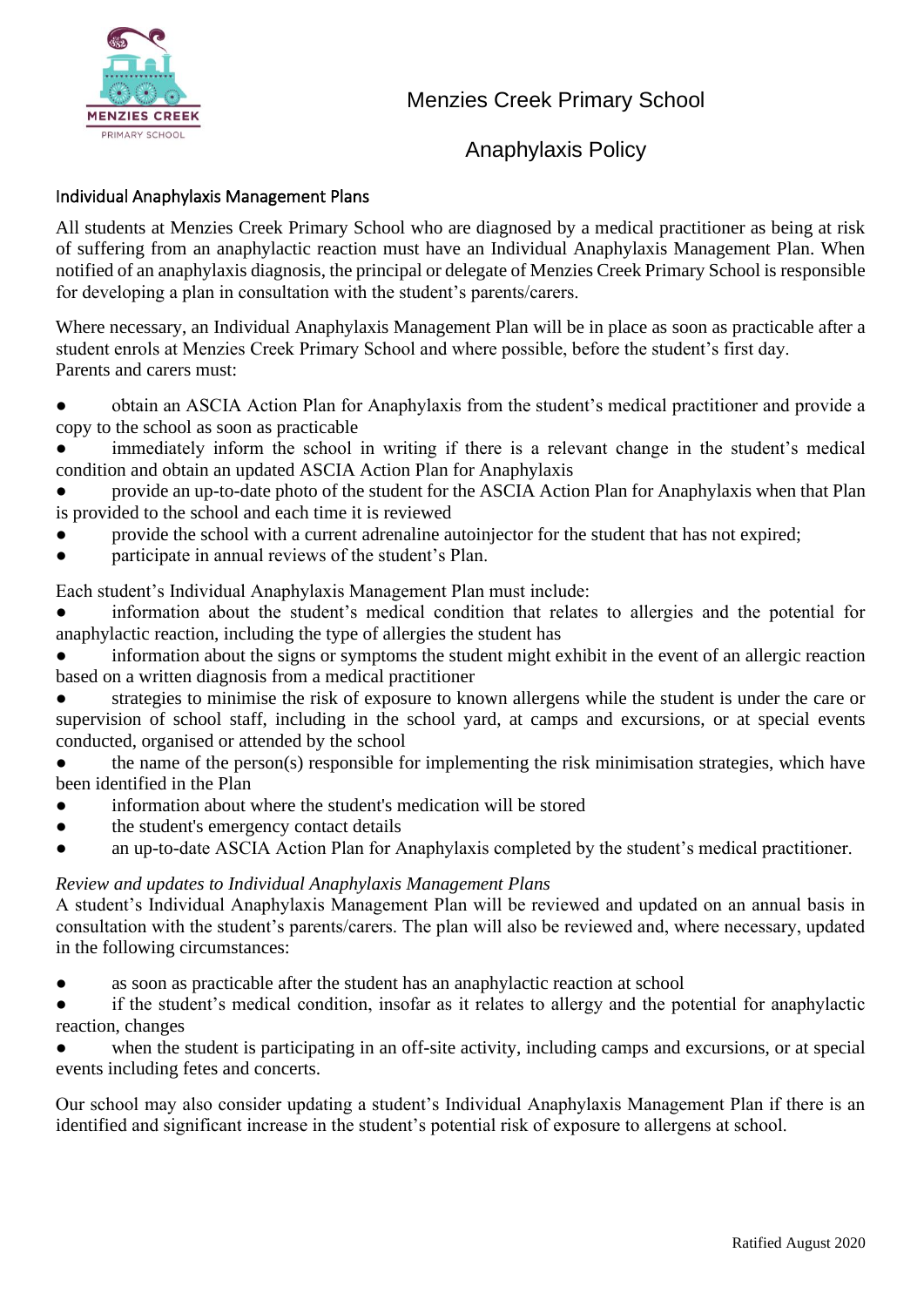

## Location of plans and adrenaline autoinjectors

#### When students will not keep their adrenaline autoinjectors on their person:

*A copy of each student's Individual Anaphylaxis Management Plan will be stored with their ASCIA Action Plan for Anaphylaxis at the sick bay, together with the student's adrenaline autoinjector. Adrenaline autoinjectors must be labelled with the student's name.*

#### When students will keep their adrenaline autoinjectors on their person:

*A copy of each student's Individual Anaphylaxis Management Plan will be stored with their ASCIA Action Plan for Anaphylaxis at their classroom. Students are encouraged to keep their adrenaline autoinjectors on their person. Adrenaline autoinjectors for general use are available at First Aid Room and are labelled "general use".* 

## Risk Minimisation Strategies

*To reduce the risk of a student suffering from an anaphylactic reaction at Menzies Creek Primary School, we have put in place the following strategies:*

- *staff and students are regularly reminded to wash their hands after eating;*
- *students are discouraged from sharing food*
- *rubbish bins at school are to remain covered with lids to reduce the risk of attracting insects*
- avoiding picking up papers or rubbish in the playground:

● *year groups will be informed of allergens that must be avoided in advance of class parties, events or birthdays*

a general use adrenaline autoinjector will be stored at sick bay and in the yard duty bag for ease of *access.*

● *Planning for off-site activities will include risk minimisation strategies for students at risk of anaphylaxis including supervision requirements, appropriate number of trained staff, emergency response procedures and other risk controls appropriate to the activity and students attending.* 

#### Adrenaline autoinjectors for general use

Menzies Creek Primary School will maintain a supply of adrenaline autoinjector(s) for general use, as a backup to those provided by parents and carers for specific students, and also for students who may suffer from a first time reaction at school.

Adrenaline autoinjectors for general use will be stored in the Sick Bay and labelled "general use". The principal or delegate is responsible for arranging the purchase of adrenaline autoinjectors for general use, and will consider:

- the number of students enrolled at Menzies Creek Primary School at risk of anaphylaxis
- the accessibility of adrenaline autoinjectors supplied by parents

the availability of a sufficient supply of autoinjectors for general use in different locations at the school, as well as at camps, excursions and events

the limited life span of adrenaline autoinjectors, and the need for general use adrenaline autoinjectors to be replaced when used or prior to expiry.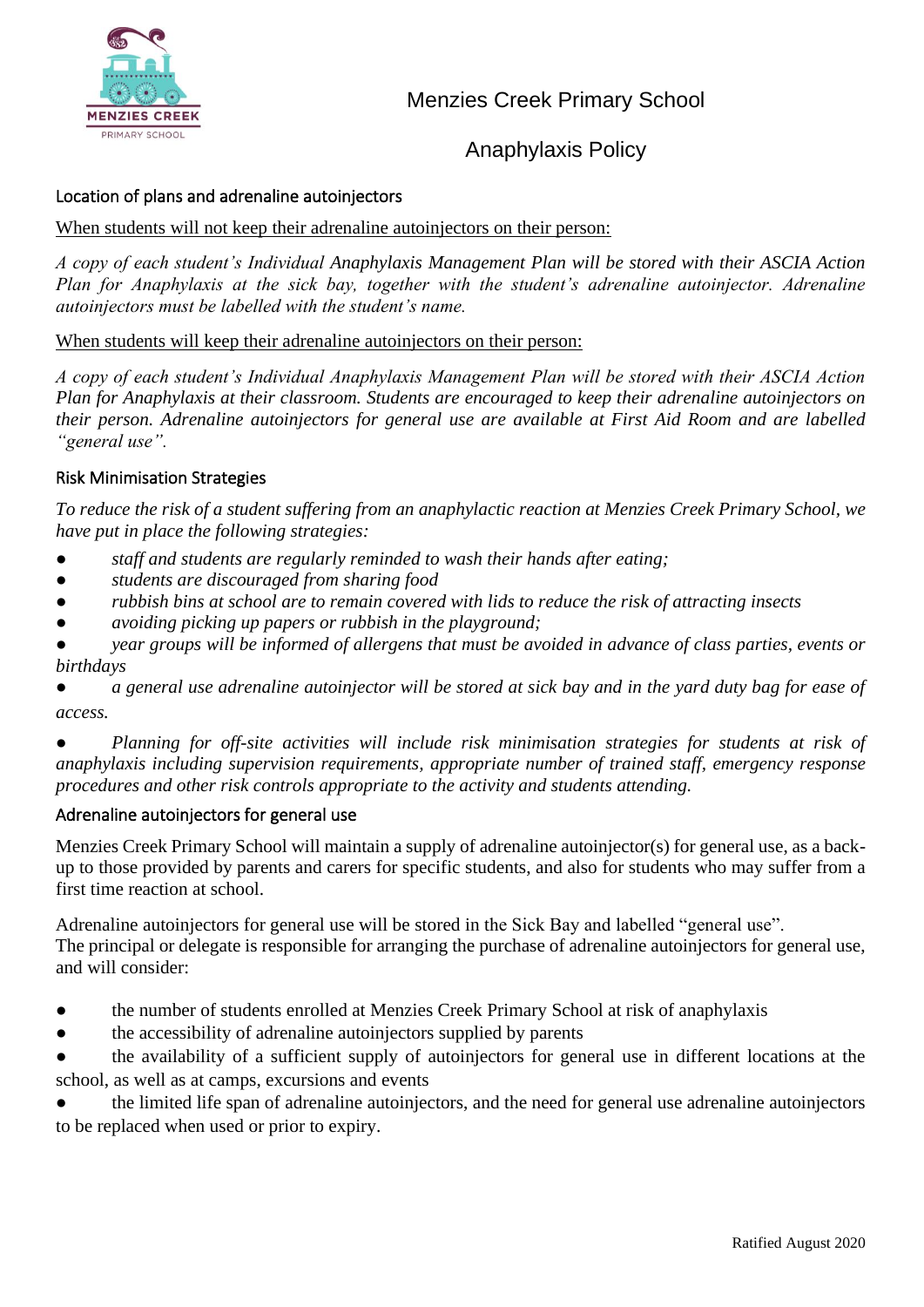

● the weight of the students at risk of anaphylaxis to determine the correct dosage of adrenaline autoinjector/s to purchase.

## Emergency Response

In the event of an anaphylactic reaction, the emergency response procedures in this policy must be followed, together with the school's general first aid procedures, emergency response procedures and the student's Individual Anaphylaxis Management Plan.

A complete and up-to-date list of students identified as being at risk of anaphylaxis is maintained by Administration and stored in the sick bay. For camps, excursions and special events, a designated staff member will be responsible for maintaining a list of students at risk of anaphylaxis attending the special event, together with their Individual Anaphylaxis Management Plans and adrenaline autoinjectors, where appropriate.

If a student experiences an anaphylactic reaction at school or during a school activity, school staff must:

| <b>Step</b> | <b>Action</b>                                                                       |
|-------------|-------------------------------------------------------------------------------------|
| 1.          | Lay the person flat                                                                 |
|             | Do not allow them to stand or walk                                                  |
|             | If breathing is difficult, allow them to sit                                        |
|             | Be calm and reassuring                                                              |
|             | Do not leave them alone                                                             |
|             | Seek assistance from another staff member or reliable student to locate the         |
|             | student's adrenaline autoinjector or the school's general use autoinjector, and the |
|             | student's Individual Anaphylaxis Management Plan, stored at Sick Bay                |
|             | If the student's plan is not immediately available, or they appear to be            |
|             | experiencing a first time reaction, follow steps 2 to 5                             |
| 2.          | Administer an EpiPen or EpiPen Jr (if the student is under 20kg)                    |
|             | Remove from plastic container                                                       |
|             | Form a fist around the EpiPen and pull off the blue safety release (cap)            |
|             | Place orange end against the student's outer mid-thigh (with or without             |
|             | clothing)                                                                           |
|             | Push down hard until a click is heard or felt and hold in place for 3 seconds       |
|             | Remove EpiPen                                                                       |
|             | Note the time the EpiPen is administered                                            |
|             | Retain the used EpiPen to be handed to ambulance paramedics along with the          |
|             | time of administration                                                              |
|             | <b>OR</b>                                                                           |
|             | Administer an Anapen® 500, Anapen® 300, or Anapen® Jr.                              |
|             | Pull off the black needle shield                                                    |
|             | Pull off grey safety cap (from the red button)                                      |
|             | Place needle end firmly against the student's outer mid-thigh at 90 degrees (with   |
|             | or without clothing)                                                                |
|             | Press red button so it clicks and hold for 10 seconds                               |
|             | Remove Anapen®                                                                      |
|             | Note the time the Anapen is administered                                            |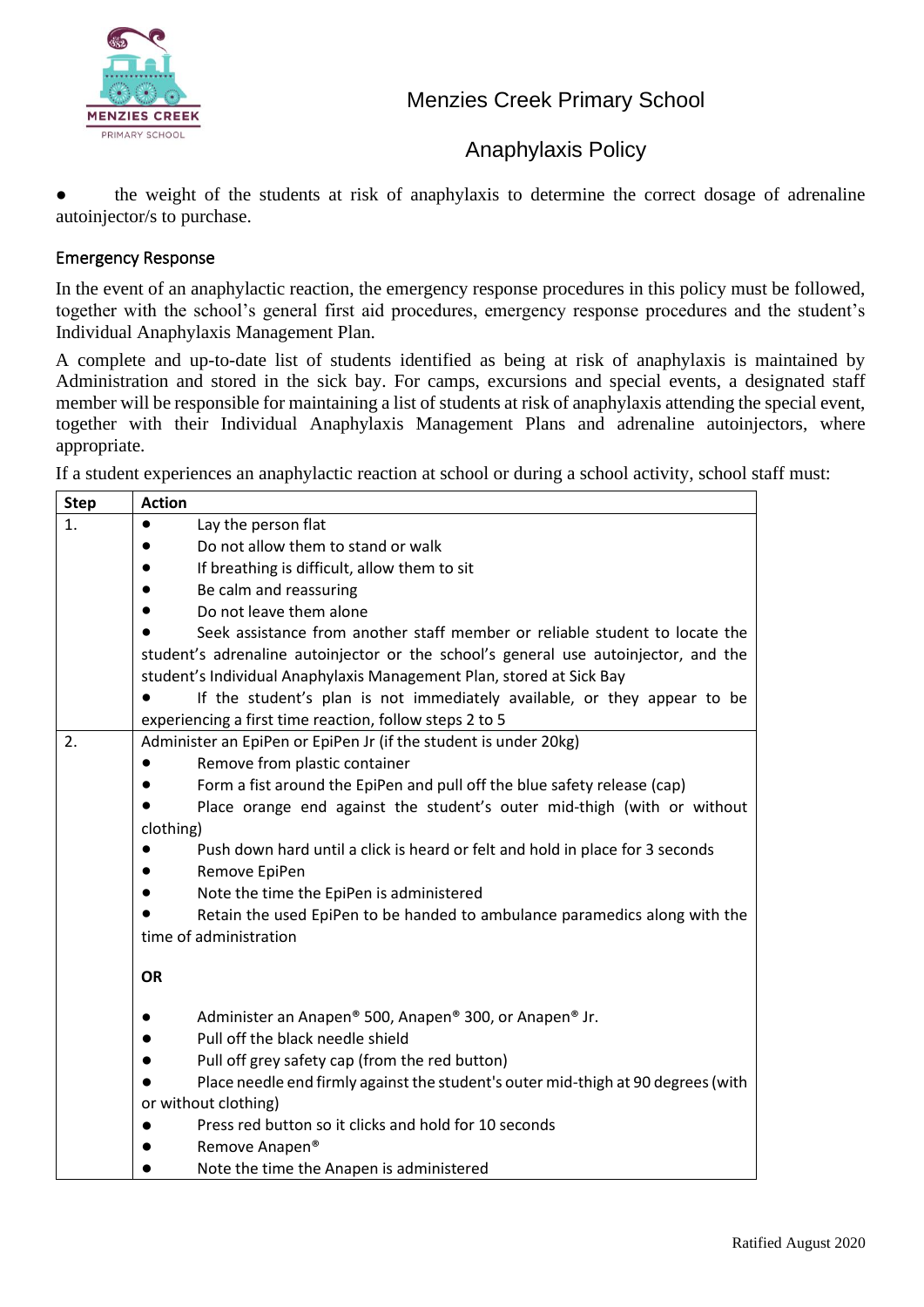

|     | Retain the used Anapen to be handed to ambulance paramedics along with the            |
|-----|---------------------------------------------------------------------------------------|
|     | time of administration                                                                |
| -3. | Call an ambulance (000)                                                               |
|     | If there is no improvement or severe symptoms progress (as described in the ASCIA     |
|     | Action Plan for Anaphylaxis), further adrenaline doses may be administered every five |
|     | minutes, if other adrenaline autoinjectors are available.                             |
|     | Contact the student's emergency contacts.                                             |

If a student appears to be having a severe allergic reaction, but has not been previously diagnosed with an allergy or being at risk of anaphylaxis, school staff should follow steps  $2 - 5$  as above.

Schools can use either the EpiPen® **and Anapen® on any student** suspected to be experiencing an anaphylactic reaction, regardless of the device prescribed in their ASCIA Action Plan.

Where possible, schools should consider using the correct dose of adrenaline autoinjector depending on the weight of the student. However, in an emergency if there is no other option available, any device should be administered to the student.

[Note: If in doubt, it is better to use an adrenaline autoinjector than not use it, even if in hindsight the reaction is not anaphylaxis. Under-treatment of anaphylaxis is more harmful and potentially life threatening than overtreatment of a mild to moderate allergic reaction. Refer t[o](https://nginx-php-content-policy-det-vic-gov-au-production.lagoon.vicsdp.amazee.io/sites/default/files/2020-03/anaphylaxis-faqs.docx) [Frequently asked questions —](https://nginx-php-content-policy-det-vic-gov-au-production.lagoon.vicsdp.amazee.io/sites/default/files/2020-03/anaphylaxis-faqs.docx) Anaphylaxis].

## Communication Plan

This policy will be available on Menzies Creek Primary School's website so that parents and other members of the school community can easily access information about Menzies Creek Primary School's anaphylaxis management procedures. The parents and carers of students who are enrolled at Menzies Creek Primary School and are identified as being at risk of anaphylaxis will also be provided with a copy of this policy.

The principal or delegate is responsible for ensuring that all relevant staff, including casual relief staff, and volunteers are aware of this policy and Menzies Creek Primary School's procedures for anaphylaxis management. Casual relief staff and volunteers who are responsible for the care and/or supervision of students who are identified as being at risk of anaphylaxis will also receive a verbal briefing on this policy, their role in responding to an anaphylactic reaction and where required, the identity of students at risk.

The principal is also responsible for ensuring relevant staff are trained and briefed in anaphylaxis management, consistent with the Department's *Anaphylaxis Guidelines.*

## Staff training

The principal will ensure that the following school staff are appropriately trained in anaphylaxis management:

• School staff who conduct classes attended by students who are at risk of anaphylaxis

School staff who conduct specialist classes, admin staff, first aiders and any other member of school staff as required by the principal based on a risk assessment.

Staff who are required to undertake training must have completed:

- an approved face-to-face anaphylaxis management training course in the last three years, or
- an approved online anaphylaxis management training course in the last two years.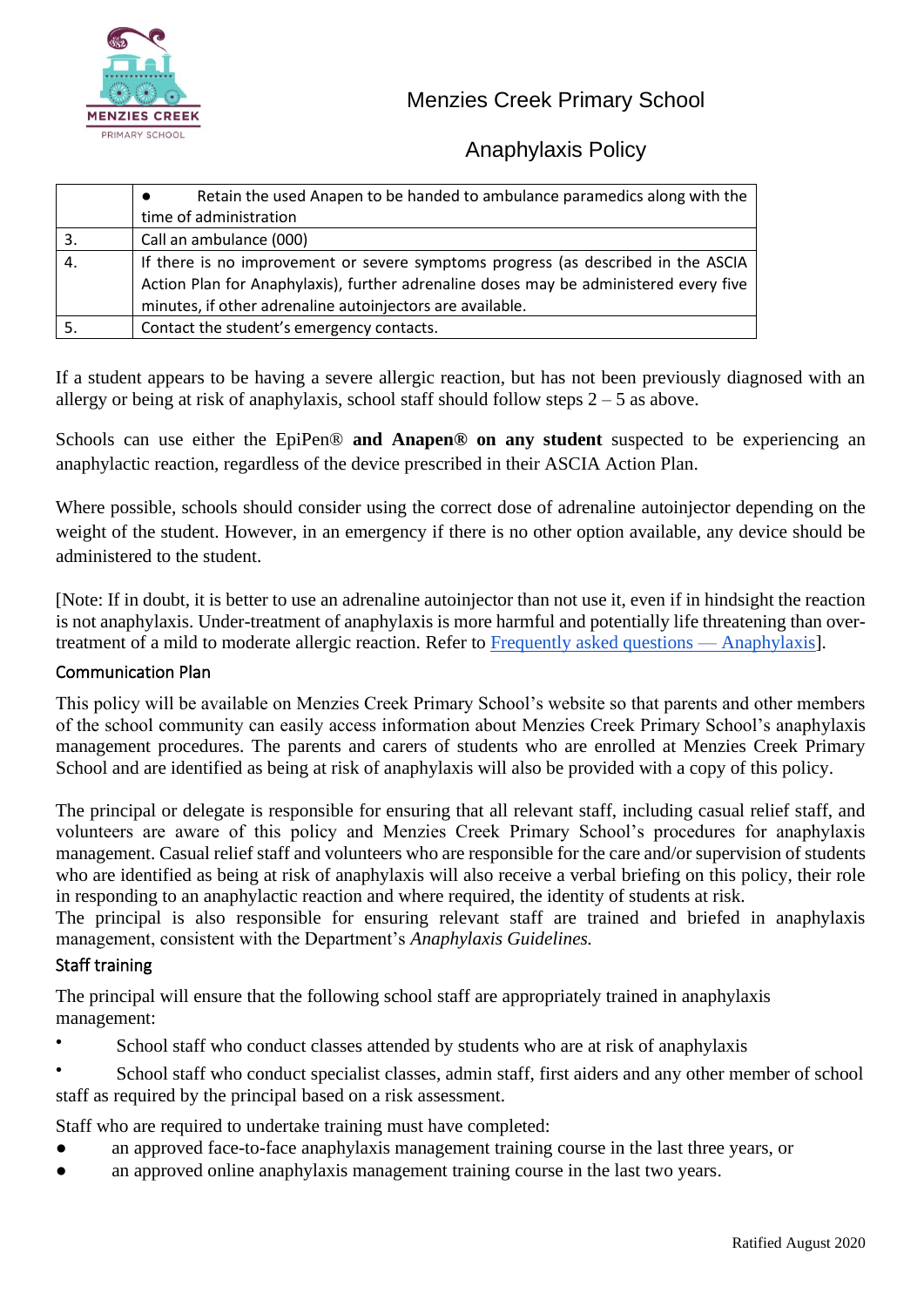

Menzies Creek Primary School

Anaphylaxis Policy

Menzies Creek Primary School uses the following training course - ASCIA eTraining course with 22303VIC. Staff are also required to attend a briefing on anaphylaxis management and this policy at least twice per year (with the first briefing to be held at the beginning of the school year), facilitated by a staff member who has successfully completed an anaphylaxis management course within the last 2 years including principal or School Anaphylaxis Supervisor. Each briefing will address:

- this policy
- the causes, symptoms and treatment of anaphylaxis

the identities of students with a medical condition that relates to allergies and the potential for anaphylactic reaction, and where their medication is located

how to use an adrenaline autoinjector, including hands on practice with a trainer adrenaline autoinjector

the school's general first aid and emergency response procedures

the location of, and access to, adrenaline autoinjectors that have been provided by parents or purchased by the school for general use.

When a new student enrols at Menzies Creek Primary School who is at risk of anaphylaxis, the principal or delegate will develop an interim plan in consultation with the student's parents and ensure that appropriate staff are trained and briefed as soon as possible.

The principal or delegate will ensure that while students at risk of anaphylaxis are under the care or supervision of the school outside of normal class activities, including in the school yard, at camps and excursions, or at special event days, there is a sufficient number of school staff present who have been trained in anaphylaxis management.

## **FURTHER INFORMATION AND RESOURCES**

- $\bullet$  · Policy and Advisory Library:
- o [Anaphylaxis](https://www2.education.vic.gov.au/pal/anaphylaxis/policy)
- $\bullet$  · Allergy & Anaphylaxis Australia[:](https://edugate.eduweb.vic.gov.au/edulibrary/Schools/teachers/health/riskminimisation.pdf) [Risk minimisation strategies](https://edugate.eduweb.vic.gov.au/edulibrary/Schools/teachers/health/riskminimisation.pdf)
- $\bullet$  · ASCIA Guidelines: [Schooling and childcare](https://allergyfacts.org.au/allergy-management/schooling-childcare)
- $\bullet$  · Royal Children's Hospital[:](https://www.rch.org.au/allergy/about_us/Allergy_and_Immunology/) [Allergy and immunology](https://www.rch.org.au/allergy/about_us/Allergy_and_Immunology/)

#### **REVIEW CYCLE AND EVALUATION**

This policy was last updated in October 2021 and is scheduled for review in Term 4, 2022.